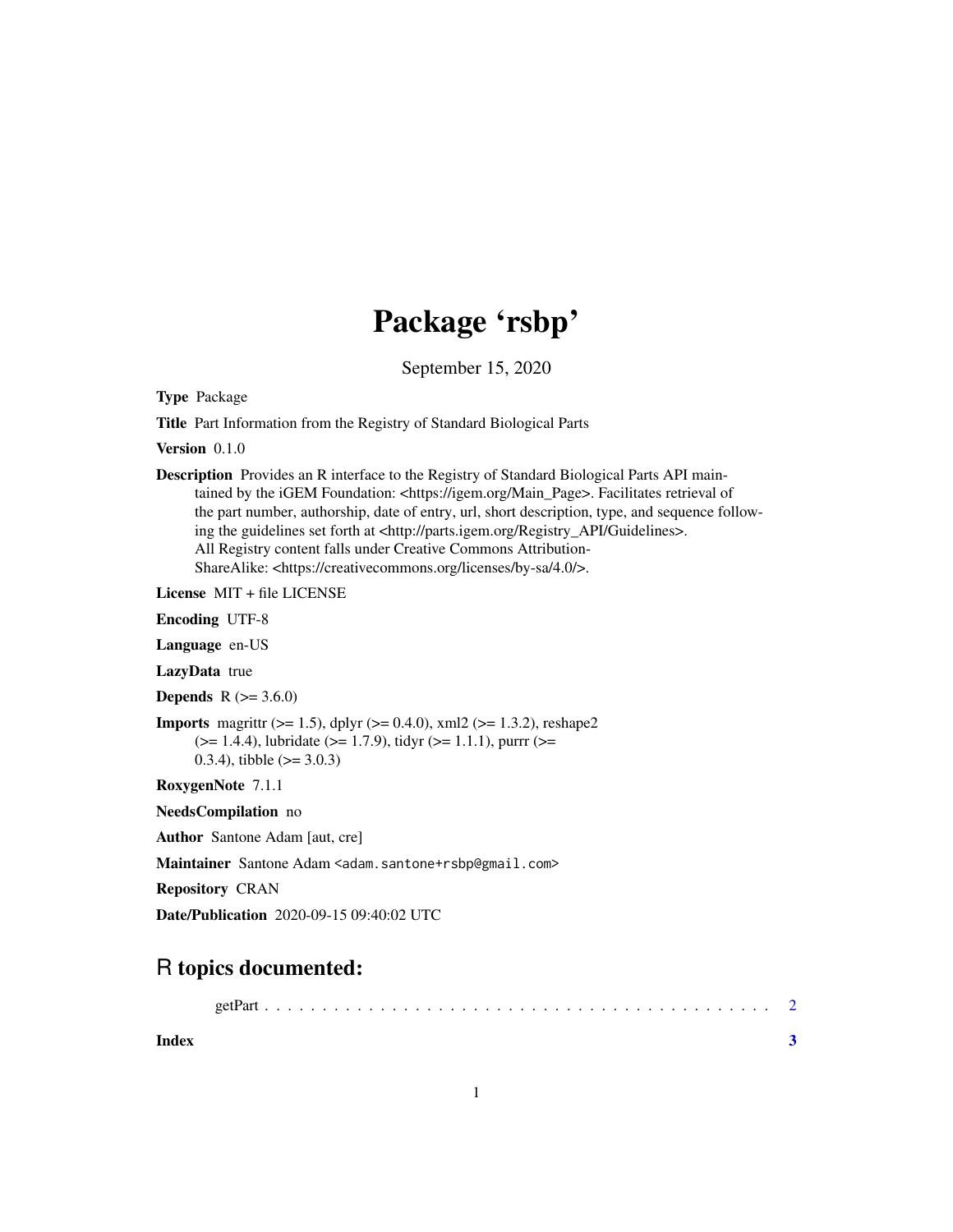<span id="page-1-0"></span>

#### Description

Retrieve information for a part from the Registry of Standard Biological Parts

#### Usage

getPart(id)

#### Arguments

id A part name.

#### Value

A data frame containing part information.

#### Information Guidelines

The provided information follows the guidelines set forth by iGEM Foundation at http://parts.igem.org/Registry\_API/Guideli

#### Content License

All Registry content falls under Creative Commons Attribution-ShareAlike: https://creativecommons.org/licenses/bysa/4.0/.

#### Examples

getPart("BBa\_R0040")